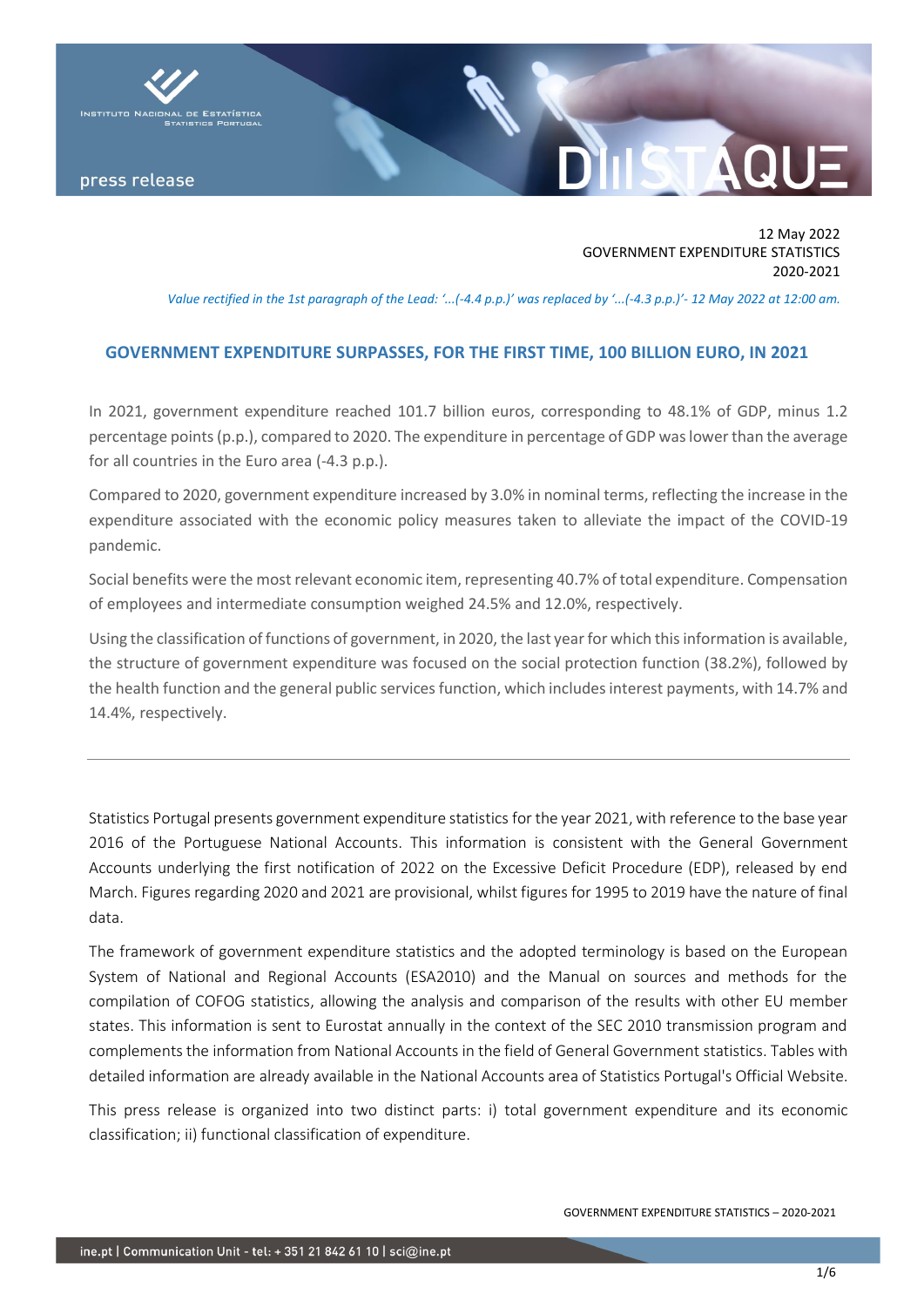

### press release

I. Total government expenditure and its economic classification

In 2021, nominal government expenditure reached 107.7 billion euro (48.1% of GDP and 1.2 p.p. less than in 2020), representing an increase of 3.0% compared to the previous year.

With this increase, government expenditure surpasses, for the first time, 100 billion euro, as a result of the growth of its main components: compensation of employees (4.0%); intermediate consumption (8.2%); and social benefits (2.8%).

Investment rose 16.9%, an increase of 755 million euro, compared to 2020, after having already risen 22.9% in 2020.

On the other hand, expenditure with property income (which corresponds mainly to interest paid) decreased by 613 million euro (-10.6%), compared to 2020, emphasizing the noticeably downward trajectory of this component since 2015.

Expenditure on subsidies, current and capital transfers, which had risen sharply in 2020, as a result of the economic policy measures taken to lessen the impact of the COVID-19 pandemic, maintained an atypical high level in 2021, although decreasing 1.3% compared to the previous year

|                                   |            |           |           | $10^6$ Euro |
|-----------------------------------|------------|-----------|-----------|-------------|
| <b>COMPONENTS</b>                 | 2018       | 2019      | 2020*     | 2021*       |
| <b>Compensation of employees</b>  | 22 029,6   | 23 146,7  | 23 925,3  | 24 881,8    |
| Intermediate consumption          | 10 887,0   | 11 069,7  | 11 330,8  | 12 258,1    |
| Property income (interest incl.)  | 6918,5     | 6337,0    | 5793,1    | 5 180,4     |
| <b>Social benefits</b>            | 37 247,5   | 38 825,9  | 40 316,9  | 41 434,9    |
| of which: pensions                | 26 463,4   | 27 903,5  | 28 695,7  | 29 337,7    |
| <b>Other transfers</b>            | 7 7 8 8, 3 | 7898,2    | 12 778,9  | 12 617,5    |
| Investment                        | 3 8 5 1, 5 | 3726,7    | 4 580,0   | 5 3 5 4, 6  |
| <b>Total expenditure</b>          | 88 722,5   | 91 004,2  | 98 725,0  | 101 727,4   |
| Gross debt (consolidated)         | 249 260,5  | 249 977,5 | 270 480,9 | 269 231,8   |
| Gross debt (consolidated) (% GDP) | 121,5      | 116,6     | 135,2     | 127,4       |

Figure 1. Government expenditure's main components and gross debt

\* provisional data

Source: Statistics Portugal, National Accounts; Banco de Portugal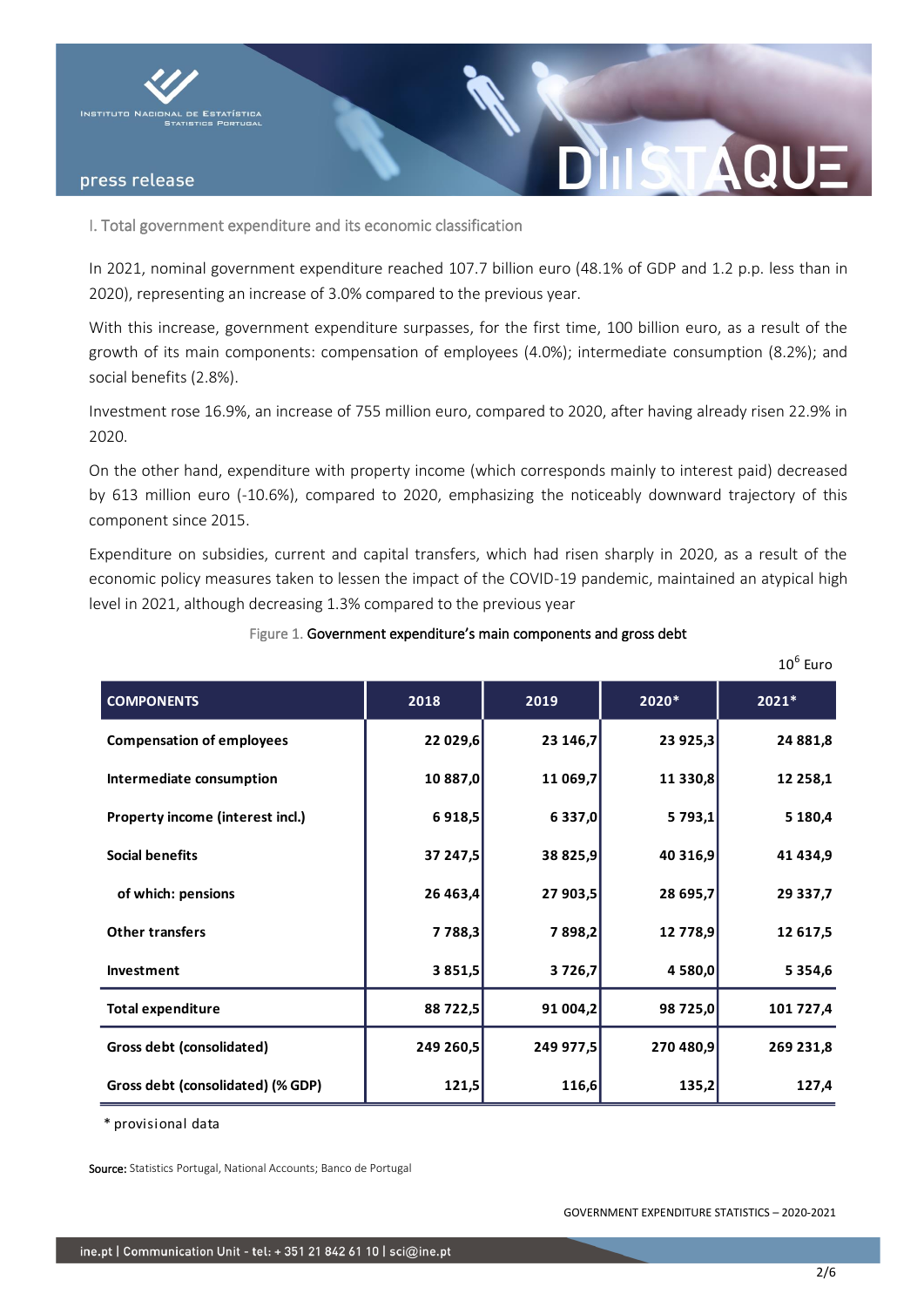

### press release

In 2021, the share of government expenditure in relation to GDP was 48.1% in Portugal, 4.3 percentage points lower than the value for the Euro area average. However, as it can be seen in the following figure, if the comparison is made with the simple average of the shares of expenditure in GDP of the various countries in the Euro area, Portugal presents similar values in the last four years.

It should be noted that, since Portugal concluded the Economic and Financial Assistance Program, in May 2014, the share of government expenditure in GDP has always been lower than that of the Euro area countries as a whole.



Figure 2. Government expenditure, in Portugal and Euro area, between 2010 and 2021 (% of GDP)

Considering the economic classification of government expenditure, the two most important expenditure components are social benefits and compensation of employees. In 2021, they represented 40.7% and 24.5% of total expenditure, respectively.

Social benefits grew by 2.8% (3.8%, in 2020). Its main component (about 70% of total expenditure on social benefits) corresponds to pensions paid, which increased 2.2%, mainly due to the impact of the exceptional pension upwards revision and the 0.7% increase in the number of pensioners. The remaining social benefits in cash increased by 4.1%, as a result of increased expenditure on isolation and sickness allowances and extraordinary support to workers' income, in the context of the pandemic.

Compensation of employees grew by 4.0%, due to the increase in employment in general government, namely new admissions of doctors, nurses and other groups of health professionals, the increase in overtime payments and the increase of expenditure arising from wage increases.

As for intermediate consumption, in 2021, its value reached 12.3 billion euro, representing 12.0% of total expenditure (+8,2% increase, regarding 2020).

GOVERNMENT EXPENDITURE STATISTICS – 2020-2021

Source: Statistics Portugal, National Accounts; Eurostat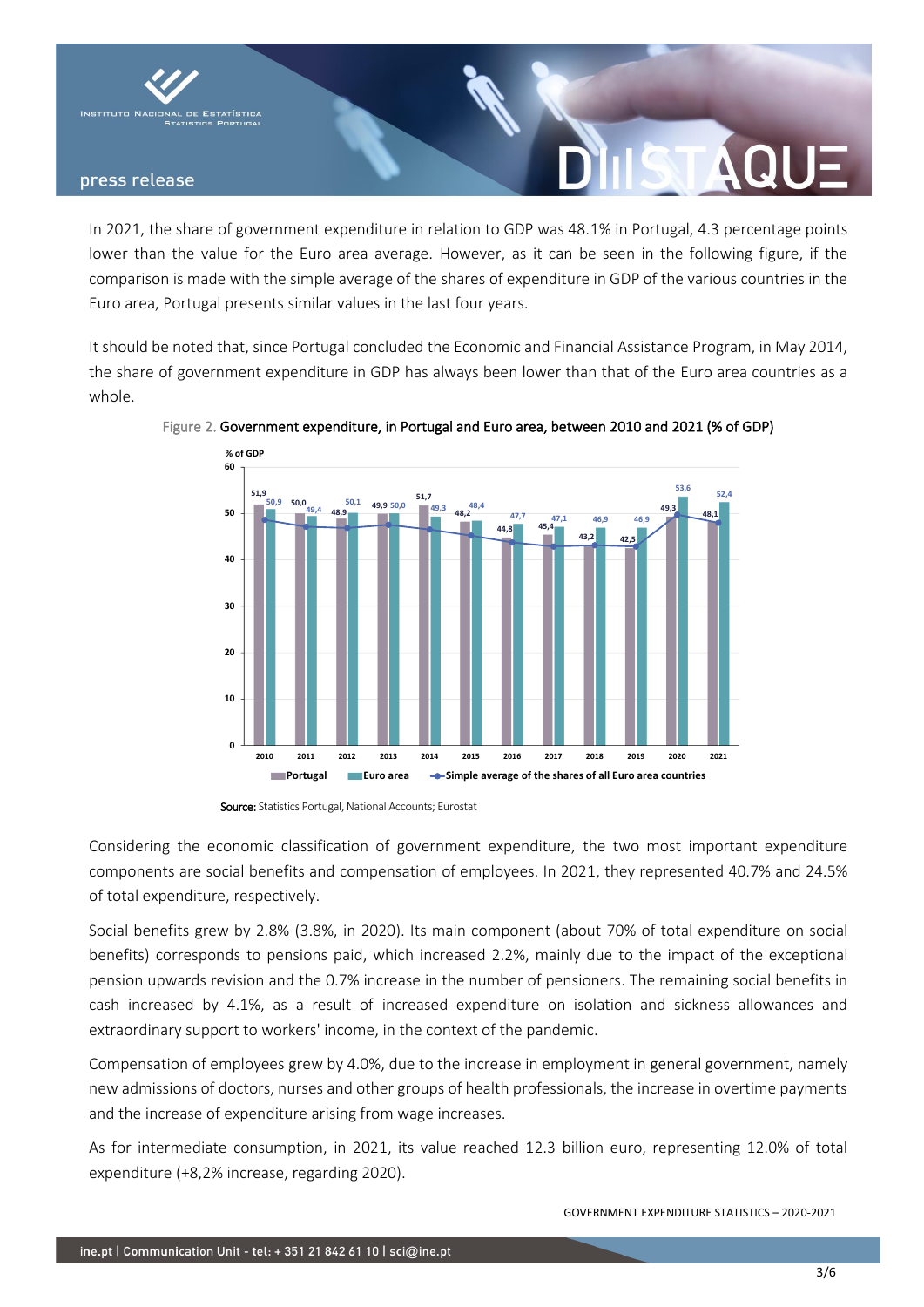

Finally, investment represented 5.3% of total expenditure, reaching 5.4 billion euros in 2021. Compared to 2020, that is an increase of 16.9%.



Figure 3. Share of government expenditure components (% of total), in Portugal, in 2021

Source: Statistics Portugal, National Accounts

Comparing with the Euro area, and taking as reference the GDP, Portugal has a higher share, in expenditure on compensation of employees and in payments in property income. Regarding expenditure on social benefits, intermediate consumption and investment, the average for the group of countries in the Euro area register higher shares than Portugal.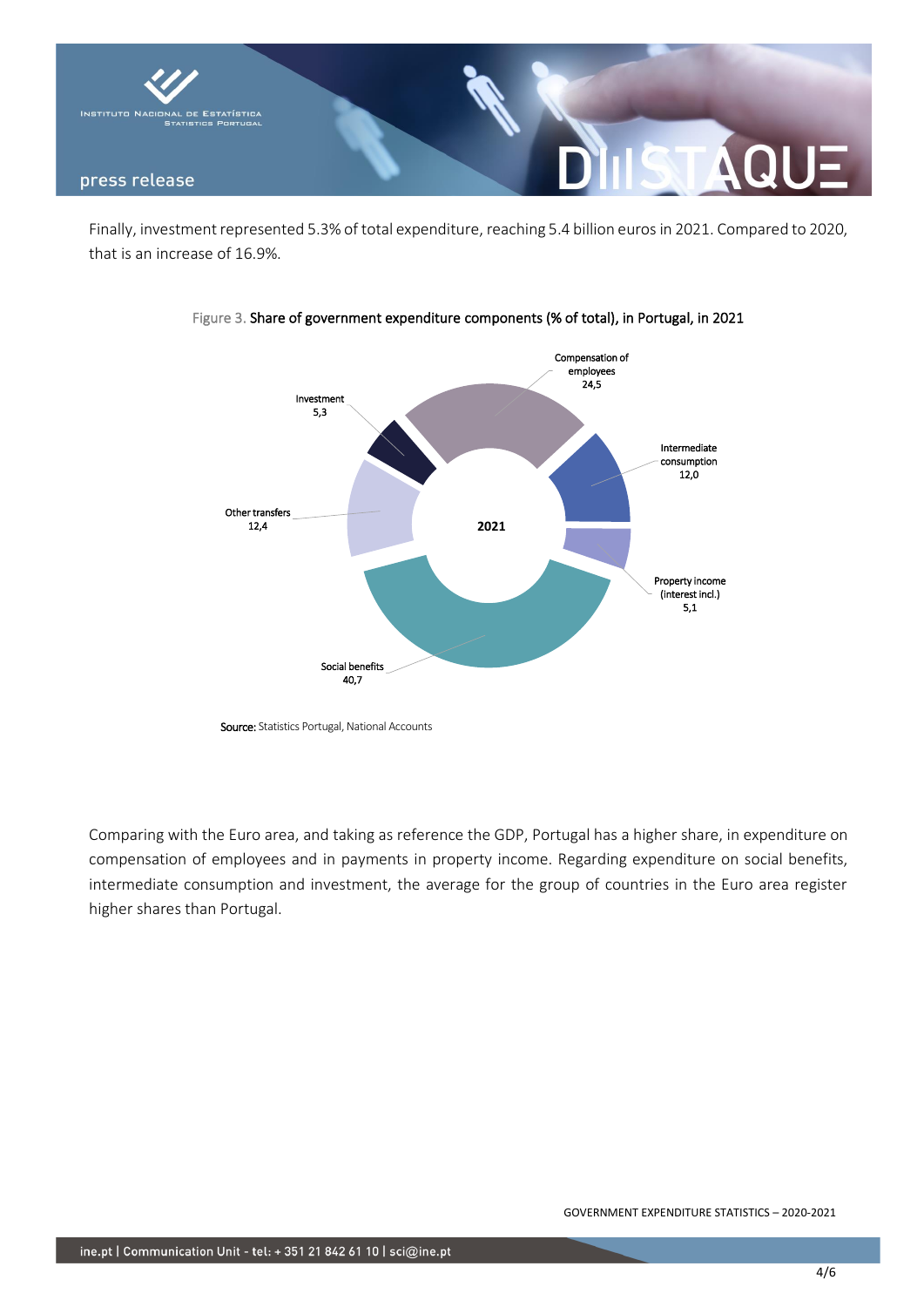

Figure 4. Share of government expenditure components, in Portugal and Euro area, in 2021 (% of GDP)



Source: Statistics Portugal, National Accounts: Eurostat

### II. Functional classification of expenditure

In addition to economic classification, government expenditure is also classified by functions. This classification complements the economic classification by providing information on the purposes of government expenditure, thus broadening the analytical framework for assessing its quality. Currently, 2020 is the last year for which this information is available.

The main function of government expenditure has been social protection, significantly far from the other categories considered in this classification (COFOG). In 2020, its weight in total expenditure was 38.2%. This was followed by health and then by general public services function (which includes interest paid) with a value of 14.7% and 14.4% of total expenditure, respectively. Finally, expenditure on economic affairs registered a value of 12.6% and the education function displayed a value of 10.1%.

Comparing with 2019, it can be seen that the measures to fight the pandemic influenced the relative weight of expenditure on economic affairs (+3.9 p.p.), with a 58% increase in expenditure under this heading, mainly as a result of the increase in subsidies paid and the capital injection in the national aviation flag company (TAP Air Portugal). As a result, most of the other components recorded a reduction in their relative weight in 2020, namely health expenditure (-0.6 p.p., despite the 4.1% increase), which nevertheless became the second most important (third position in 2019).